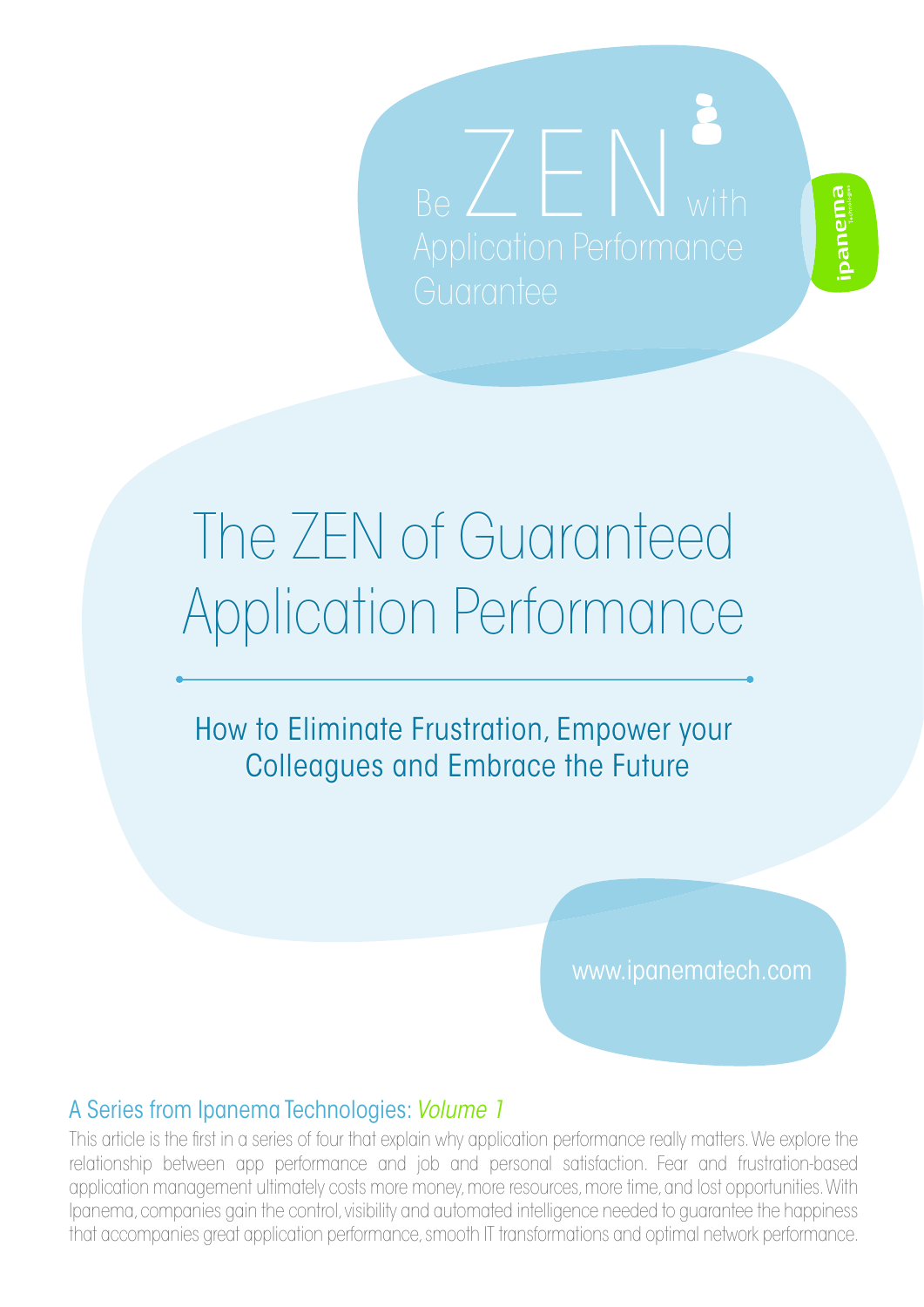## **Contents**

| If Money Doesn't Buy Happiness, Can It Buy Better Performance? 5 |  |
|------------------------------------------------------------------|--|
|                                                                  |  |
|                                                                  |  |
|                                                                  |  |

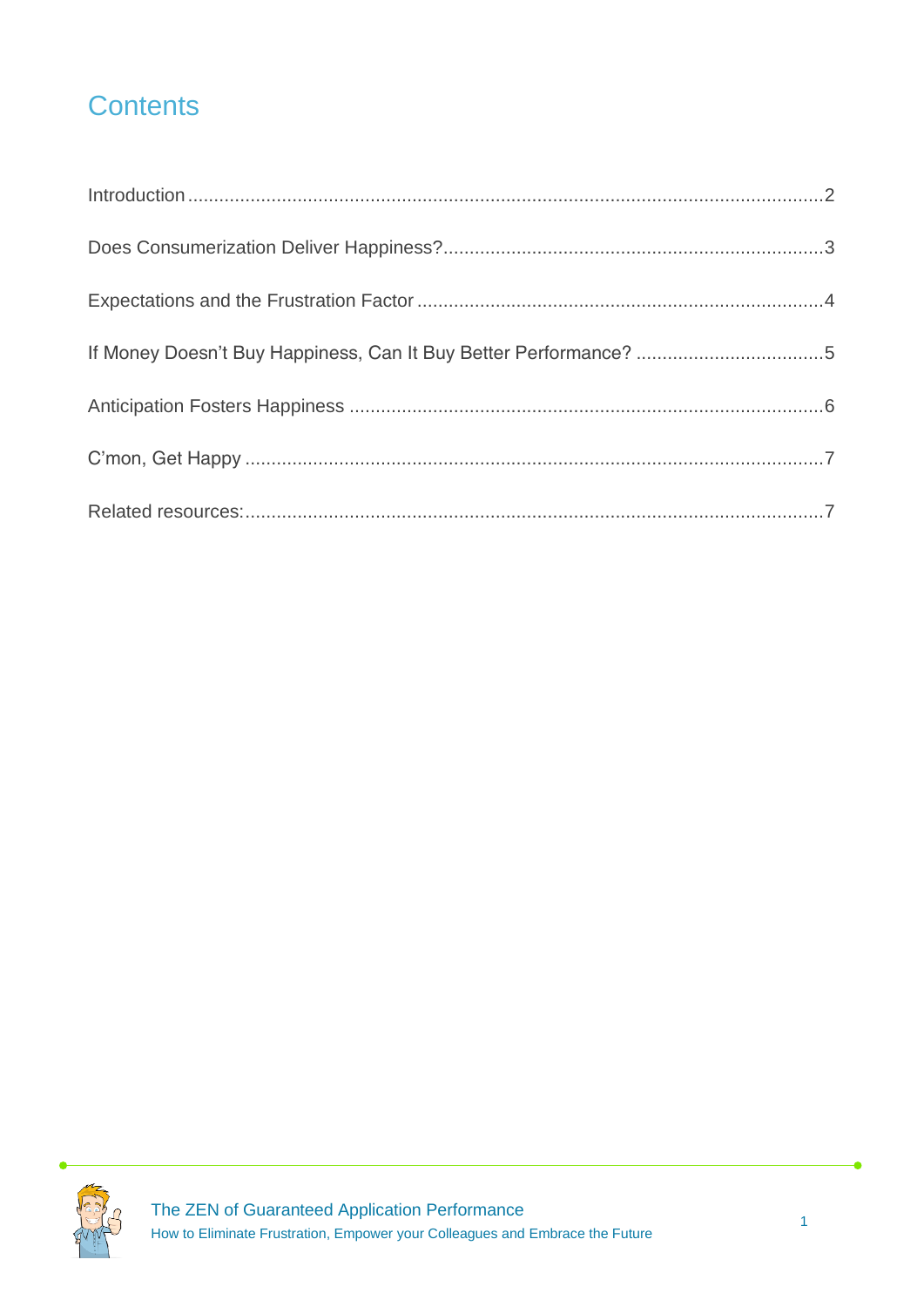#### <span id="page-2-0"></span>**Introduction**

hink about happiness in the strategic context of business. Happiness is about innovation – delivering new and compelling products and services. It is about building and strengthening connections with customers, partners and colleagues. Happiness empowers people to exceed expectations. Happiness creates contentment among your employees, management team and shareholders. T



You, as the keeper of IT, are the gatekeeper in the quest for happiness. Simply put, application performance *is* business performance. Applications connect everyone to information, to customers, to colleagues and to partners. And when they don't work, nothing works as it should.

This series will explore the impact of application performance on the well-being of you as an IT manager, your "users" (and let's call them colleagues, shall we?) and the business overall. It's not "psychobabble," but a concept that has very practical implications for costs, resources and the bottom line.

Over the course of our journey, we'll explore four hypotheses, backed by industry facts, direct research and some interesting side notes:

- **Lack of control over application performance has a direct impact on a company's ability to** innovate.
- **•** Frustration with application performance has a direct impact on emotional health, job satisfaction and productivity, with bottom-line ramifications as well.
- **More isn't necessarily better. It's not about how much you spend on bandwidth and point** solutions, but how well you manage the performance of the applications you have.

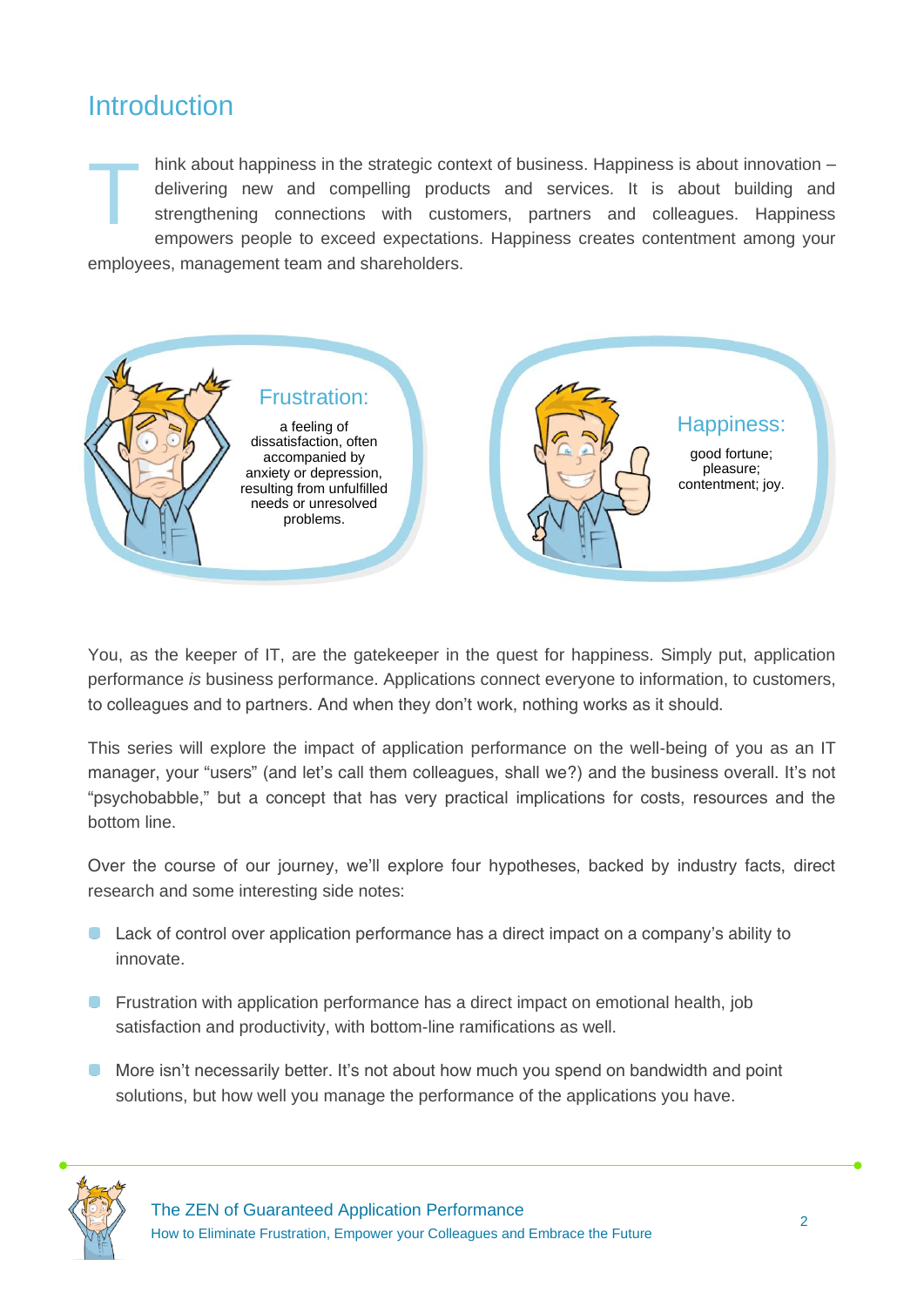**The challenges and impact of poor application performance are generally the same whether** you are in the Fortune 500 or an SMB. The difference lies in scale and affordability (money and resources) of options.

This volume covers the basics, with the path you can take to guarantee application performance today. In subsequent volumes, we'll dive deeper into the specific issues of application performance and its direct effect on morale, productivity and profitability; IT Transformations, from MPLS to cloud to Unified Communications to Hybrid Networking and SaaS; and finally, the nirvana of empowering the business to innovate with your support.

With Ipanema as your guide, you can trust in that future. Our experience and solutions allow enterprises to understand the applications that run over their network, guarantee the performance they deliver to each user, and support their business growth and user satisfaction.

Now, take a deep breath, relax and read on.

#### <span id="page-3-0"></span>Does Consumerization Deliver Happiness?

ccording to psychology research, [the number one factor in happiness is autonomy.](http://www.psychologytoday.com/blog/bouncing-back/201106/the-no-1-contributor-happiness) Your colleagues on the business side never had more control over their tech destiny *– up to a crucial point*. The "consumerization" of IT seems like a win-win. Your colleagues get what they need and you don't have to translate or force-fit their requirements into specific A

solutions.

They can choose their own apps and bring their own devices. But the downside of that autonomy is that you might not know what they're running on your network. In Ipanema's [recent survey](http://www.ipanematech.com/wbNewsFront/newsDetail/id/118/wb_culture/en)<sup>1</sup> of 550 CIOs and IT decision-makers, a significant minority (31%) of respondents indicated they didn't know how many applications relied on their corporate WAN. When questioned further, 69% of respondents noted they didn't have visibility into how much bandwidth each application running on their corporate network consumes.

From Facebook to YouTube, social apps and platforms have become essential elements in branding, communicating and selling. They're twice as bandwidth-hungry, and even if they are "less business-critical" as your SAP or Oracle apps, you can't block them.

[Unified Communications](http://www.ipanematech.com/en/protect-unified-communications) are intended to "empower" everyone to telecommute and collaborate with anyone from anywhere. But you can't predict the peaks and valleys of usage. Desktop-to-desktop video places enormous strain on intra-branch Wide Area Networks (WANs). A single flow can

<sup>&</sup>lt;sup>1</sup> "Killer Apps 2012," Ipanema Technologies, 2013



**.**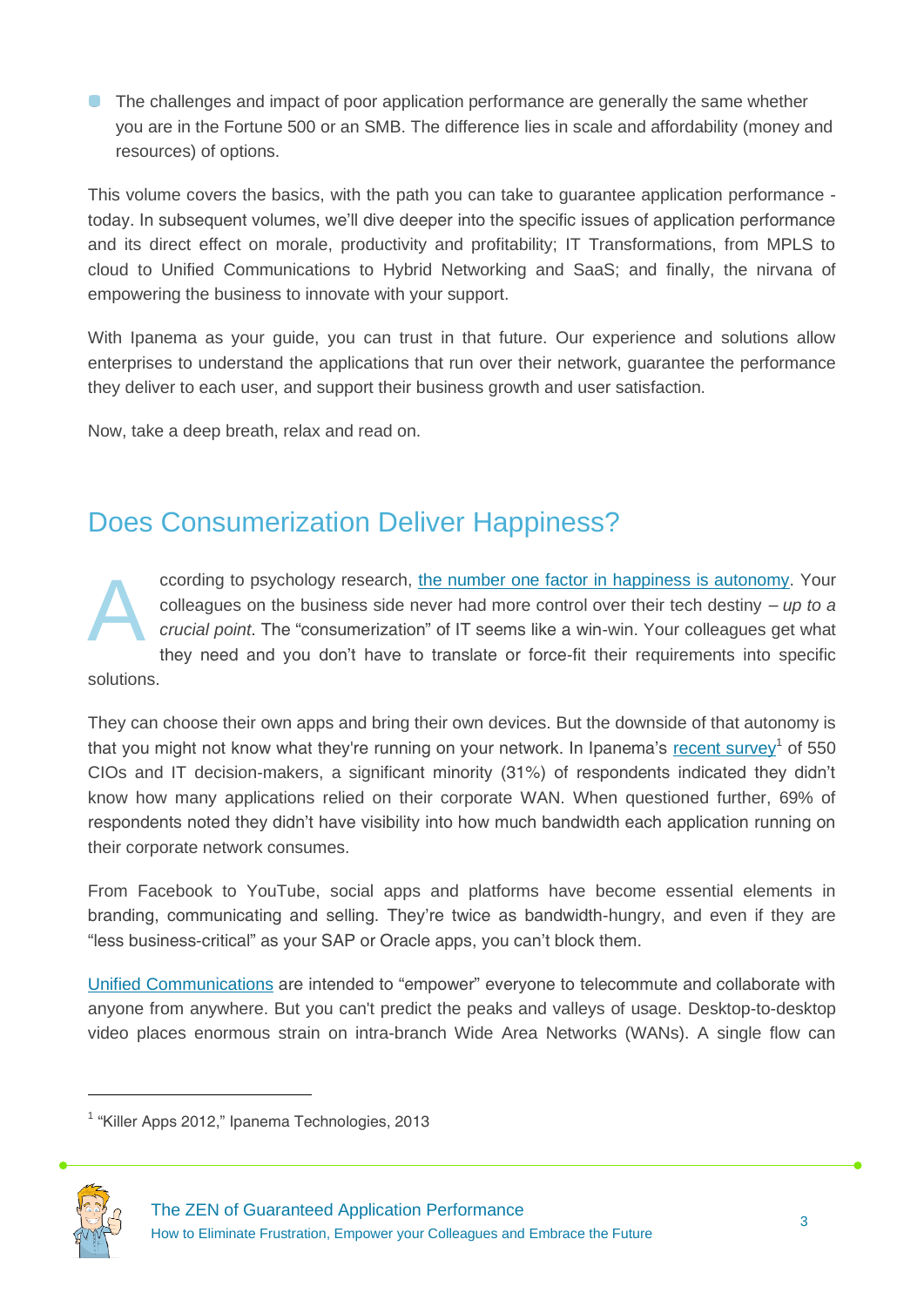mean upwards of 300-400 Kbps between branch office sites, which are not traditionally equipped to handle this level of traffic.

Competing priorities pressure you to protect all applications, yet there are few benchmarks to objectively define "criticality" and set service level agreements for performance. Ipanema is an innovator in this area with its [Application Quality Score](http://www.ipanematech.com/en/application-visibility) (AQS) metric.

*Regardless of how much autonomy the business has in choosing and using apps, users don't have control over how those applications perform. That comes down to the network, you and the tools you have at your disposal.* 

#### <span id="page-4-0"></span>Expectations and the Frustration Factor

- raditional WAN Optimization solutions lack the visibility, control and dynamic rightsizing you require to address these issues. This causes what psychologists would call an [expectation gap,](http://www.psychologytoday.com/blog/happiness-in-world/201204/how-manage-diminishing-tolerance) creating your own frustration and impacting productivity, morale and profitability across the business: T
- **P** You see that response times are slow and know there's a dollar cost associated with lost productivity and abandoned sales opportunities. In fact, losing a mere five minutes a day due to poor application performance represents a loss of 1% of people efficiency.
- **O** You hear that users are dissatisfied, and you perceive their lack of confidence in your ability to deliver. But take heart: according to Zendesk, with an [average satisfaction rating of 94%,](http://www.slideshare.net/zendesk/zendesk-customer-satisfaction-report) internal help desks have higher customer satisfaction ratings than help desks that support either consumers or other businesses.<sup>2</sup> Guess it's true that "we take care of our own!"
- You have no idea how to lower the TCO of your IT costs. According to Gartner, enterprises spend an average of \$1,000 per user, per month on IT. Roughly one third of that budget, or \$320, is invested in applications alone. In 2012, medium and large companies spent an [average of \\$10.25 million](http://www.infonetics.com/pr/2012/Enterprise-Plans-for-10G-40G-100G-Desktop-1G-Survey-Highlights.asp) on their network infrastructure (LAN, wireless LAN, WAN, etc.) and related services.<sup>3</sup> You feel you need to "overspend" because you can't afford to undersize the network and still meet the expectations of the business.

<sup>&</sup>lt;sup>3</sup> Matthias Machowinski, "10G/40G/100G and Desktop 1G Strategies: North American Enterprise Survey," Infonetics Research, December 2012



**.** 

<sup>&</sup>lt;sup>2</sup> "Zendesk Customer Satisfaction Index," Zendesk, March 2012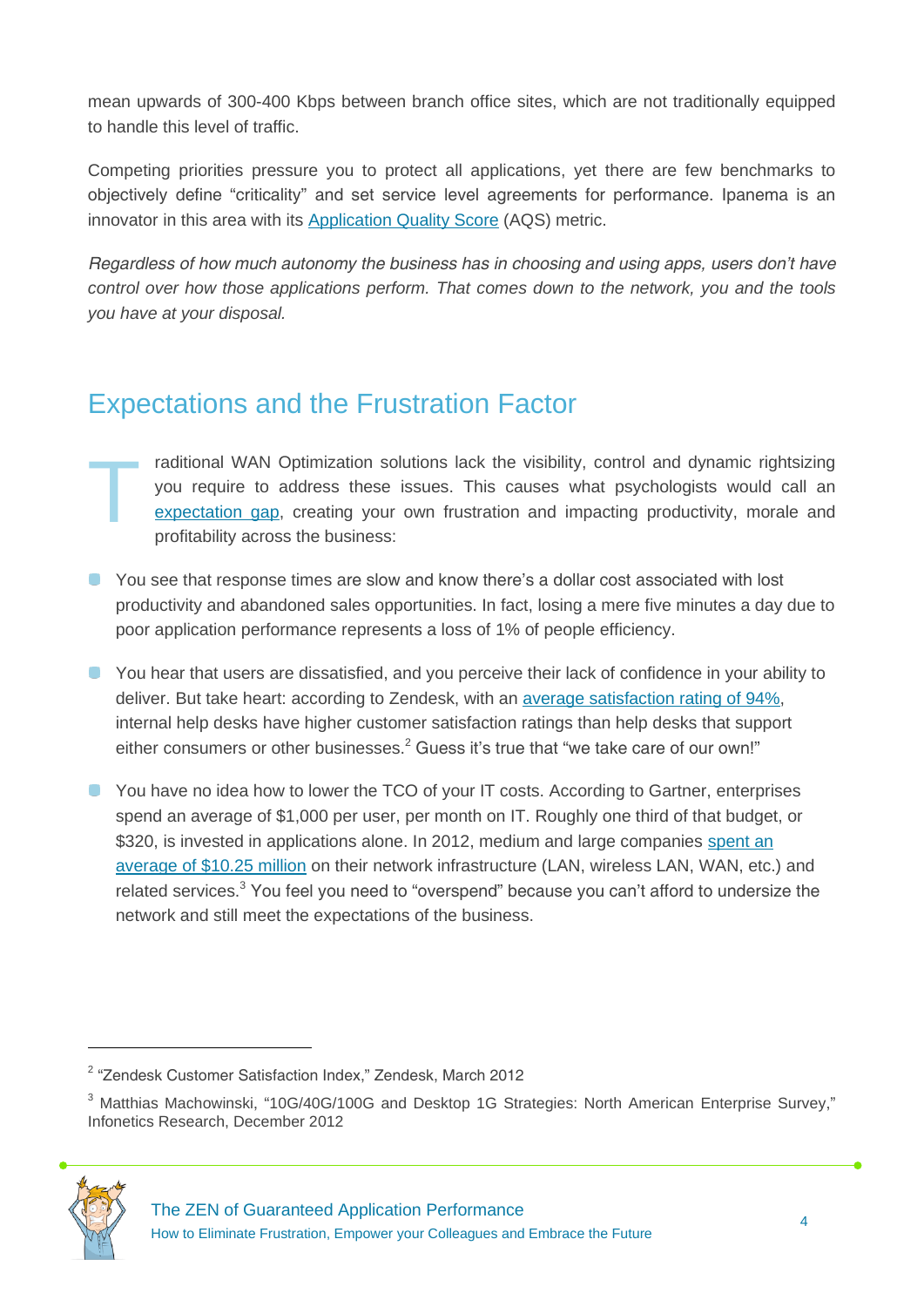#### <span id="page-5-0"></span>If Money Doesn't Buy Happiness, Can It Buy Better Performance?

ecent research indicates that beyond a certain comfort level, [having more money does](http://www.youtube.com/watch?v=JSIkdWxotKw)  [not result in an equivalent gain in happiness.](http://www.youtube.com/watch?v=JSIkdWxotKw) That brings us to our third hypothesis: More isn't necessarily better. It's not about how much you spend on bandwidth, but how well you manage the performance of the applications you have. R

With a proven [TCO](http://www.ipanematech.com/en/reduce-it-spending) (Total Cost of Ownership) of \$3/employee/month, Ipanema solutions guarantee the quality of business critical applications, protecting your average investment for applications of \$300/employee/month. By truly doing more with less, customers delay bandwidth upgrades by three years, which saves approximately \$15/employee/month. Thanks to the dynamic application performance guarantee, they also saves \$15/employee/month.

So this is the rule of the **300, 30, 3**. For only \$3/employee/month, you protect the applications cost of \$300/employee/month and save \$30/employee/month.

Furthermore, research shows that money spent on experiences brings greater happiness – more satisfaction – than money spent on "things." That concept also applies to your IT department, and specifically to WAN Optimization tools. In the quest improve application performance, companies often end up with "solution creep," buying (and trying to integrate and maintain) multiple solutions to "accelerate" applications, manage traffic flow and enforce policy.

Ipanema [integrates](http://www.ipanematech.com/en/technology) all these features to guarantee the best application performance: Application Visibility, QoS and Control, WAN Optimization, Dynamic WAN Selection and Network Rightsizing. Scalable and easy to use, the Ipanema system fits mid-size companies, enterprises with thousands of sites and service providers with thousands of customers. The system uses an intelligent central management platform and a family of appliances and software agents to cover the smallest branch to the largest data center.

Regardless of size, all companies are challenged by poor application performance, which leads us to our fourth and final hypothesis. In fact, SMBs lack the budgets and people power to fix (or dare we say hide) performance problems, which are often further exaggerated by the tendency to leverage SaaS and rely on hosted Service Providers. But Ipanema has a solution just for you. Provided as a service, [AppsWork](http://www.ipanematech.com/en/as-a-service) enables SMBs to take full advantage of any application, including cloud and Internet based, guaranteeing performance and delivering full application visibility.

<span id="page-5-1"></span>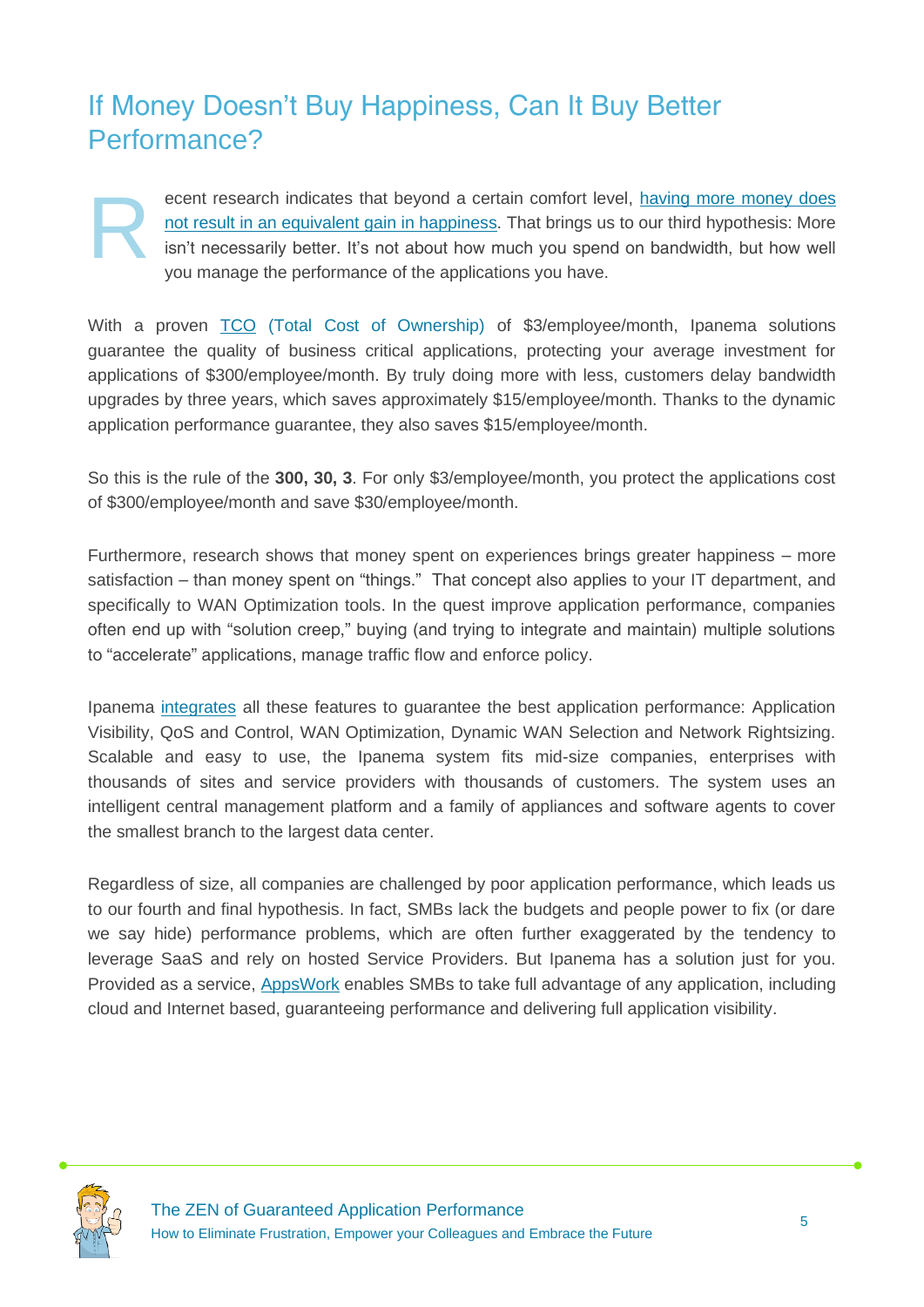#### Anticipation Fosters Happiness

here's never been a more exciting time to be in your shoes. Networking is undergoing the biggest revolution since…well, ever. There are more platform options than ever before. Shift to the cloud to offload infrastructure maintenance and lower costs. Create [Hybrid](http://www.ipanematech.com/en/deploy-hybrid-networks)  [Networks](http://www.ipanematech.com/en/deploy-hybrid-networks) – combining the high bandwidth availability of carrier-grade MPLS networks with low-cost Internet VPN – for the best of both worlds. Go virtual to lower CAPEX and eliminate physical maintenance. Use SaaS applications. Mobilize your employees with tablets. T

[Anticipating the future](http://www.psychologytoday.com/blog/the-happiness-project/201102/get-more-bang-your-happiness-buck-revel-in-anticipation) is the key "trick" to happiness. Do you have the confidence to explore, evaluate and embrace these options today? Or [are you paralyzed,](http://www.forbes.com/sites/forbesleadershipforum/2012/09/26/how-to-use-optimism-to-defeat-adversity/) so bogged down in fire-fighting that you can't see how to get "there" from "here"?

Don't worry. You have the power to change this dynamic to improve application performance now, and design and manage an IT infrastructure that gives the business the flexibility it needs for tomorrow.

The concept of autonomy, and its relation to happiness, demonstrates why you should explore Ipanema further. Self-governing, self-learning and self-healing, that's exactly [how the Ipanema](http://www.ipanematech.com/en/autonomic-network-system)  [system works](http://www.ipanematech.com/en/autonomic-network-system) – giving you the visibility and control you need to guarantee application performance.

Ipanema understands applications activity, whatever the traffic situation (on-premises, peer-topeer, cloud or hybrid). It dynamically allocates priorities and resources for each flow over the corporate network so you can guarantee the performance delivered to each user of business critical applications.

- **Align to enterprise business goals**: Simply define which applications really matter (SAP, Oracle, MS Lync, Salesforce, SharePoint, etc.) according to four criticality levels. Directly connecting business requirements to application delivery, this information is used by Ipanema to guarantee the performance delivered to each user.
- **Adapt to IT Change:** Ipanema understands in real-time where applications sit, how many users are connected and how they are interacting. Whether deploying a new application, setting-up a temporary workforce, moving a server farm, rolling-out virtual desktops or opening a new branch, Ipanema considers any and all scenarios. Ipanema decouples application management from the IT infrastructure to ensure performance continuity and accommodate the numerous – and often unplanned – changes that happen in IT.
- **Enforce and control application SLAs:** Ipanema's direct coupling of business priorities with application delivery enables enterprises to manage performance from a SLA standpoint: definition of objectives, automatic enforcement and finally control of actual performance. This innovative, objective-based way to manage application performance empowers IT with a new mode of interaction with the business, where all parties are jointly responsible for the achievements.

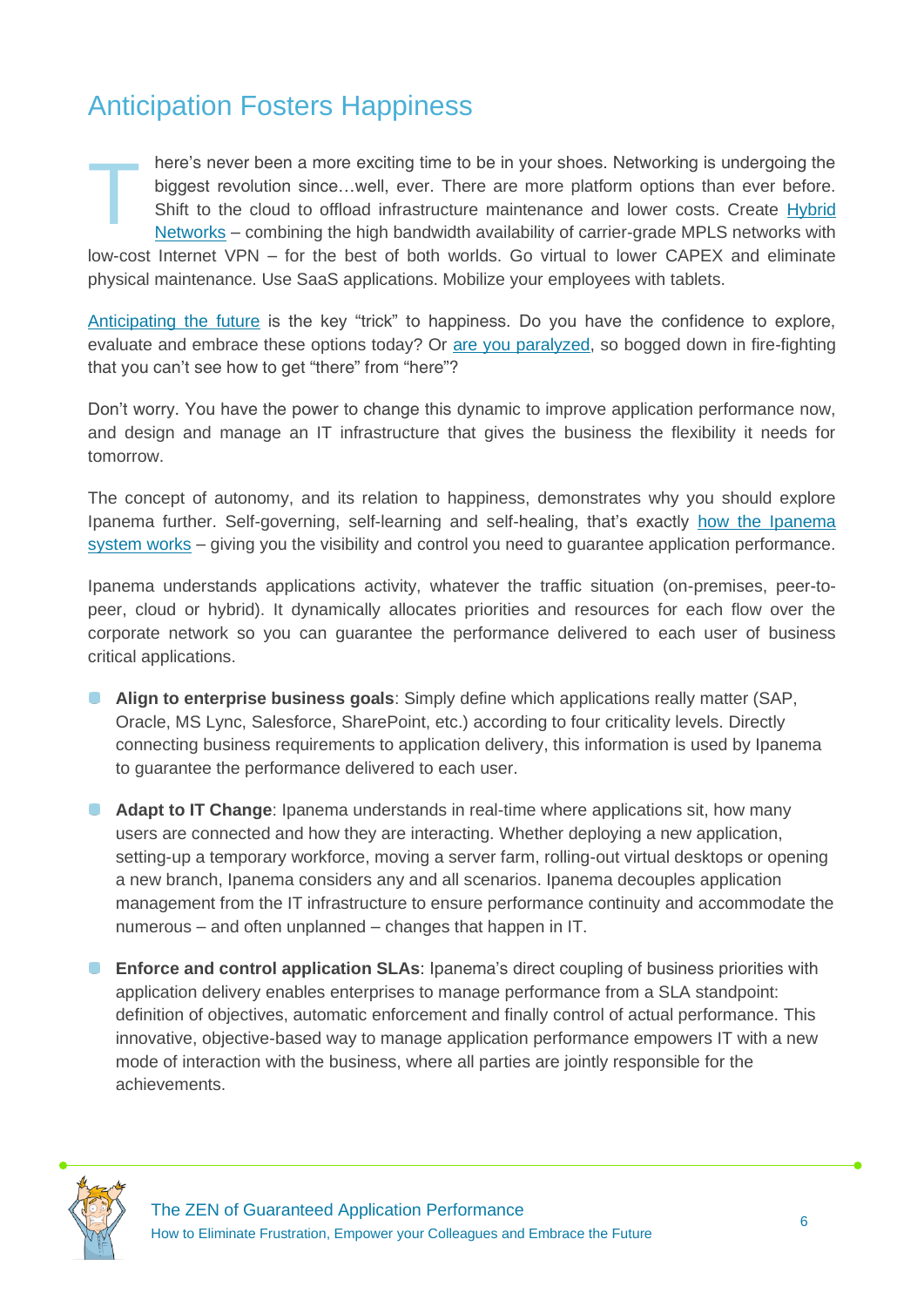### <span id="page-7-0"></span>C'mon, Get Happy

very day you're not using Ipanema, you're spending more money than you need to, making yourself, your users and your management more frustrated, and holding back the innovation that your business demands. In "ZEN" terms, it's time to let go. Start today by [contacting Ipanema.](http://www.ipanematech.com/en/contact) E

There's more to come:

- In Volume 2, "The Frustration Factor...or Secret to the Great Workplace, we'll explore the effects of application performance on productivity and morale.
- **In Volume 3, "IT Ostrich... or Peacock?" we'll address the impact of application performance on** IT transformation and showcase examples of great IT innovators.
- In Volume 4, "The Power of Synchronicity," we'll focus on the ultimate objective: making application performance work as a real enabler for the business.

#### <span id="page-7-1"></span>Related resources:

- $\bullet$ [Ipanema Killer Apps Survey](http://www.ipanematech.com/wbNewsFront/newsDetail/id/118/wb_culture/en)
- **C** [Guarantee Unified Communications performance over your WAN](http://response.ipanematech.com/WP_Unified_Communications_EN?i=147)
- **C** [The business case for Hybrid Network Unification](http://response.ipanematech.com/WP_Hybrid_Network_Unification_EN?i=122)
- [Ipanema Solutions](http://www.ipanematech.com/en/technology)  $\bullet$
- [Autonomic Networking System](http://www.ipanematech.com/en/autonomic-network-system)  $\bullet$